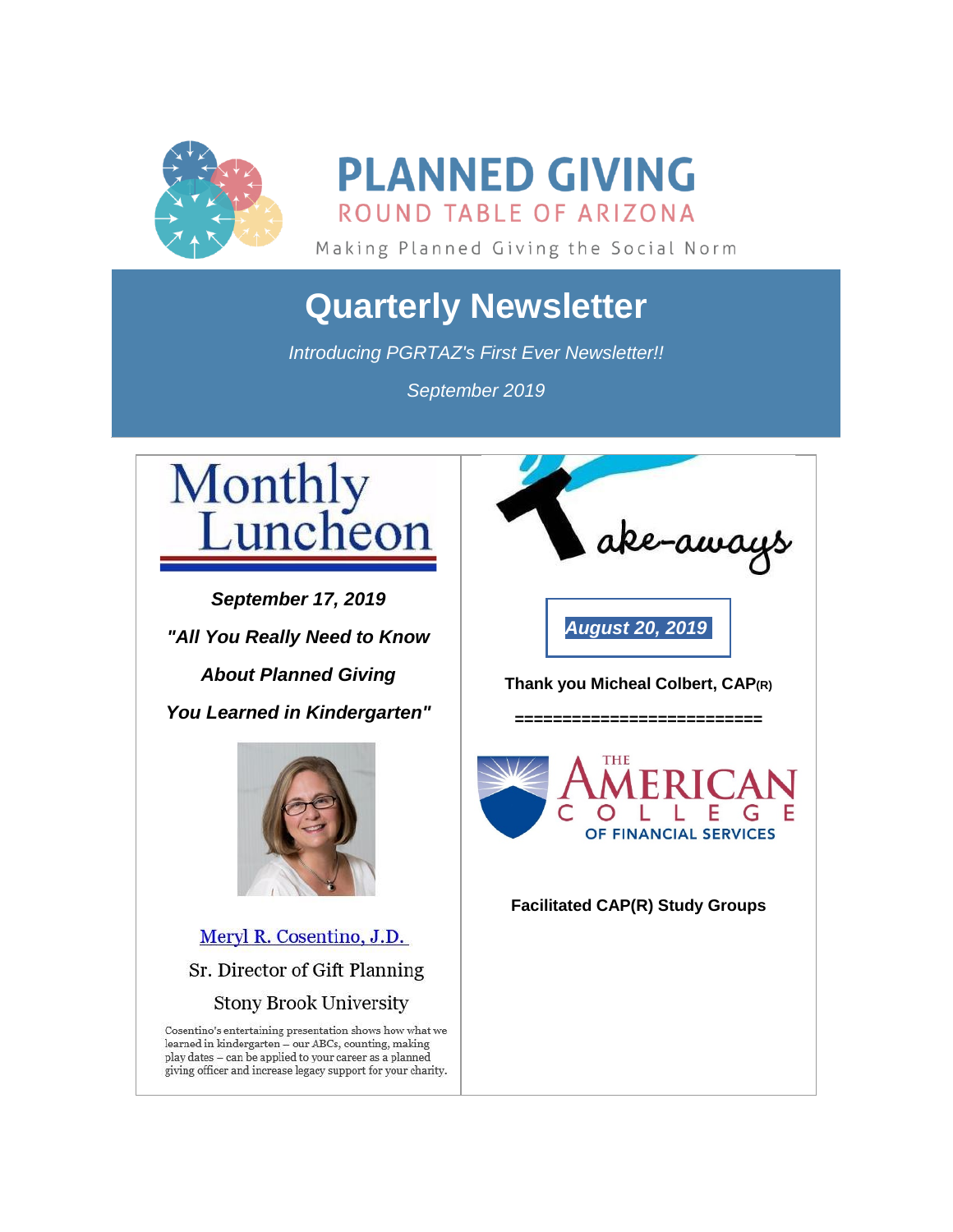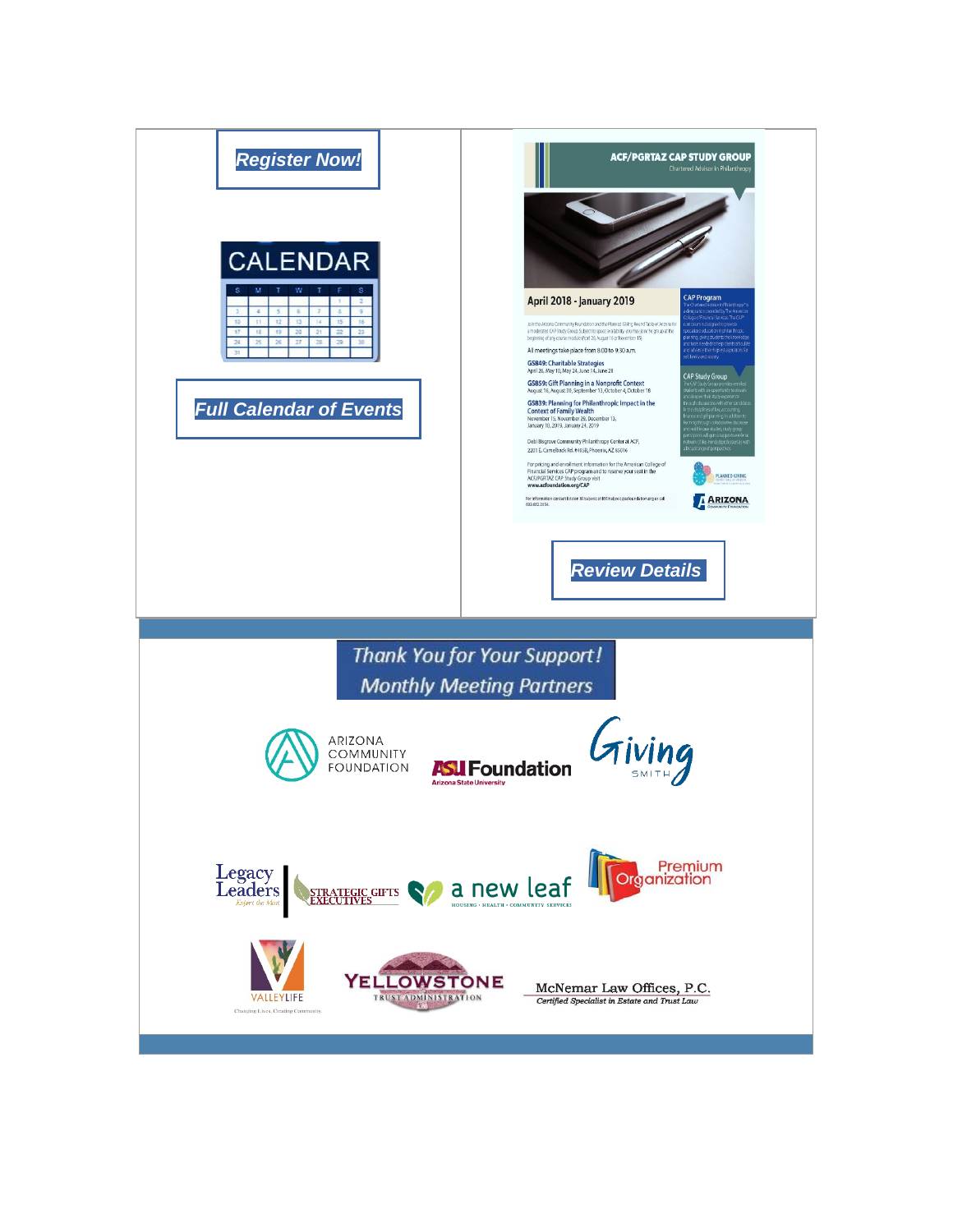

*Save the Date*

*26th Annual Arizona Planned Giving Conference*

*May 8, 2020*

*Sheraton Crescent Phoenix Hotel*

### *Event Partner*



*[Review All Our Partners and Partnership Opportunities Here](https://pgrtaz.org/EmailTracker/LinkTracker.ashx?linkAndRecipientCode=Eu54zZDPGdisf7NNjPd86NBTXIAtUxpNxjNg1c78Nsy3d7huOB2qP%2beJZnTRTo6Sq%2fbFceHIp6MtGlaChanvTbQ1uXEAU1VNrV7AYeVomRY%3d)*





*"I'm excited. PGRTAZhas a lot going on right now, and it's all good!*"

*[Read the entire message here...](https://pgrtaz.org/EmailTracker/LinkTracker.ashx?linkAndRecipientCode=ySa6H4ixb02ogOwKWbfs%2fFZHclbOjeWD%2bRvO49sUpNm7z%2b9V6ZZj6IjGWTOllV4g0T7G8bXJEMXPfIRgR5wi%2f2%2f02%2fb7zZDJGs6ffFfu3r4%3d)*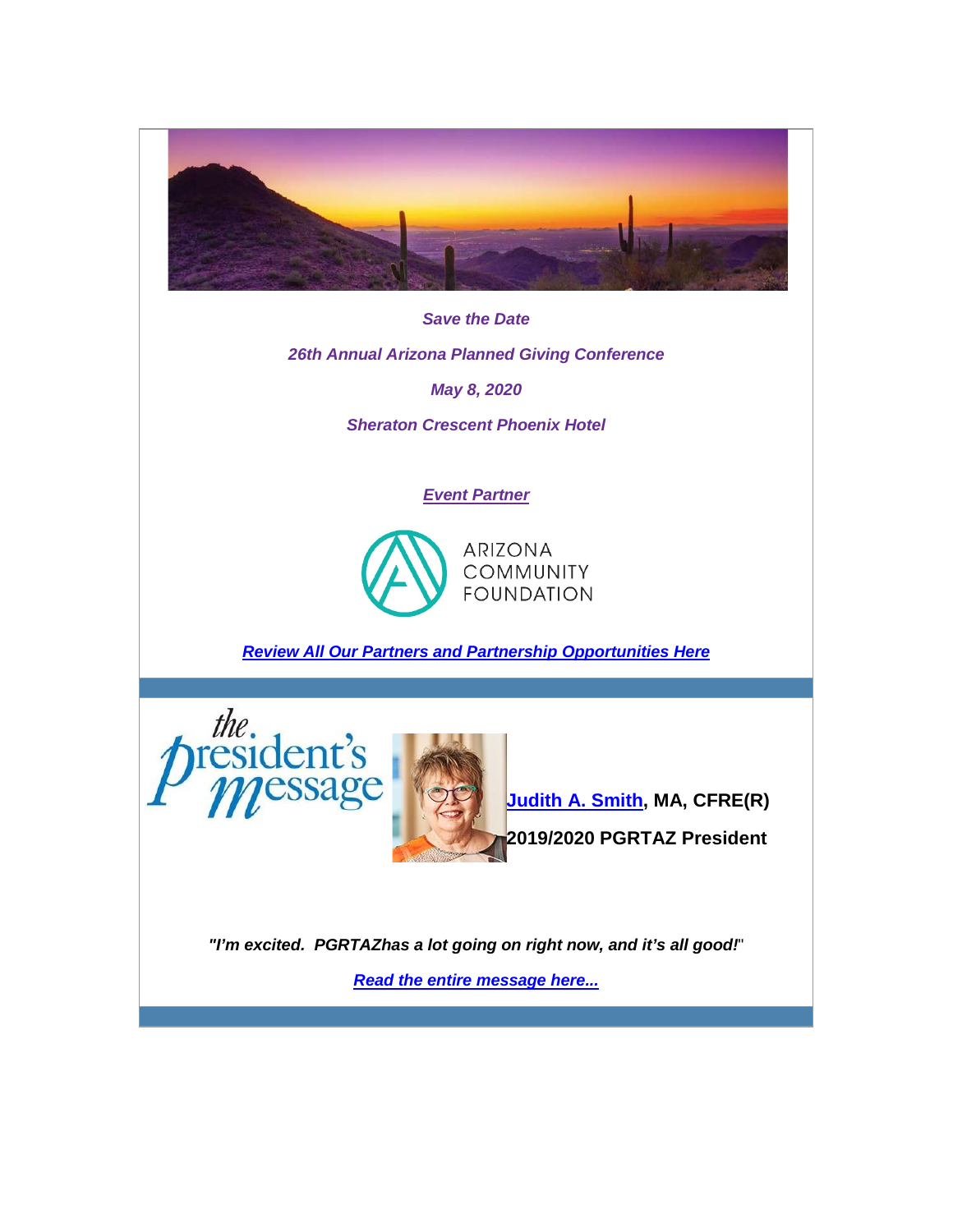

*Michelle Tran, Clark Hill*

*Vicki Harris, Hunter Hagan & Company*

*Sandra Searle, UMOM*

*Deborah Rittenhouse, HonorHealth Foundation*

*Ashleigh Leite, HonorHealth Foundation*

*Brenda Solomon, HonorHealth Foundation*

*Russell Bucklew, JD, CFP(R), MRA*

*Associates*

**New Members Are Always Welcome!** Join. Connect. Collaborate. Educate.

**[Review member benefits here and](https://pgrtaz.org/EmailTracker/LinkTracker.ashx?linkAndRecipientCode=wHarkDYmp20Zg8U7PxPcR5uPFxP7xtuwUGFOKyxwOQEjz2CO0ivXs9dDw7dTzio1LU683LgzW848tiI4eEyKKPQQAloumzQyfTpVvr7wcsQ%3d) Join [Today!!](https://pgrtaz.org/EmailTracker/LinkTracker.ashx?linkAndRecipientCode=wHarkDYmp20Zg8U7PxPcR5uPFxP7xtuwUGFOKyxwOQEjz2CO0ivXs9dDw7dTzio1LU683LgzW848tiI4eEyKKPQQAloumzQyfTpVvr7wcsQ%3d)**



#### **P. Alan Knobloch, CFRE** Launched

a new consulting company,

"Strategic Gifts Executives"

Congratulations!!!

Arizona native, **Heather J. Boysel,**

has become the first female managing

partner of Gammage & Burnham.

[Read the full article here.....](https://pgrtaz.org/EmailTracker/LinkTracker.ashx?linkAndRecipientCode=URxrOtHAH6QbRhLWqow7Aynwx3FUXUv0uPKKh52nLZ1RmO28q4mrXA7%2b7H73LObH%2bL1vcn9b%2bitIihbO%2fAQ%2fYIlHaze6j7wCs2IJFaSyMhs%3d)

Welcome to Retirement **Laura Barton**!

[Read the full article here.....](https://pgrtaz.org/EmailTracker/LinkTracker.ashx?linkAndRecipientCode=ANluCKnJEBihK5nq7q3J%2f0UuhqVw1H5Q%2fYL6AUS4sRE8H9rM69nwAeOVJTOtvW8Foz1EhU7lpxcC2rBTPEepXMuRY0o9Ir38aCY%2bUry%2fjTk%3d)

In April, **Joyce Melter** retired from the

Arizona Humane Society.

**Lori Shepherd** has been named the new Planned Giving Manger of Arizona Humane Society.

**Vanessa Cornwall** has joined Arizona

Humane Society as a Planned Giving

Specialist.



Members, do you have news,

articles, case studies or highlights

you would like to share in the future newsletters?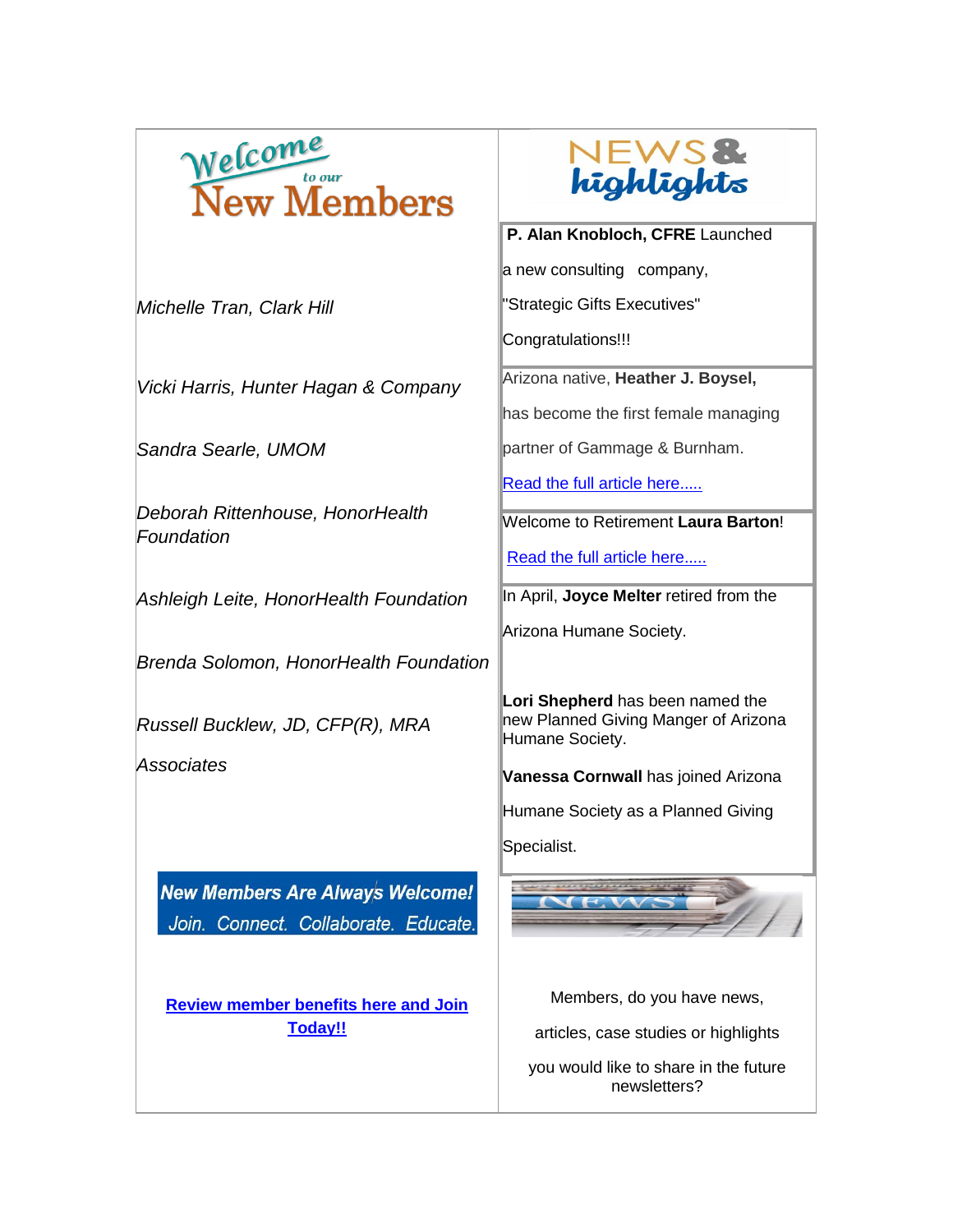PGRTAZ Mission: To Educate, Motivate, and

Empower our community to collectively promote and facilitate planned giving.

PGRTAZ Vision: We envision an enriched

community where leaving a legacy through planned giving is the social norm.

#### **[Review the submission guidelines](https://pgrtaz.org/EmailTracker/LinkTracker.ashx?linkAndRecipientCode=%2ff69rpsaPyJTZp9Iq%2bc%2fV%2bhoxPtwNc9Hb9jtjcj1BV64plue44x0ScYxYh%2bWuM4fEZUPlgbKJPzzkUFBYZM53ReXySf%2b8RsCCRsvSbmlbB4%3d)  and [directions here.](https://pgrtaz.org/EmailTracker/LinkTracker.ashx?linkAndRecipientCode=%2ff69rpsaPyJTZp9Iq%2bc%2fV%2bhoxPtwNc9Hb9jtjcj1BV64plue44x0ScYxYh%2bWuM4fEZUPlgbKJPzzkUFBYZM53ReXySf%2b8RsCCRsvSbmlbB4%3d)**